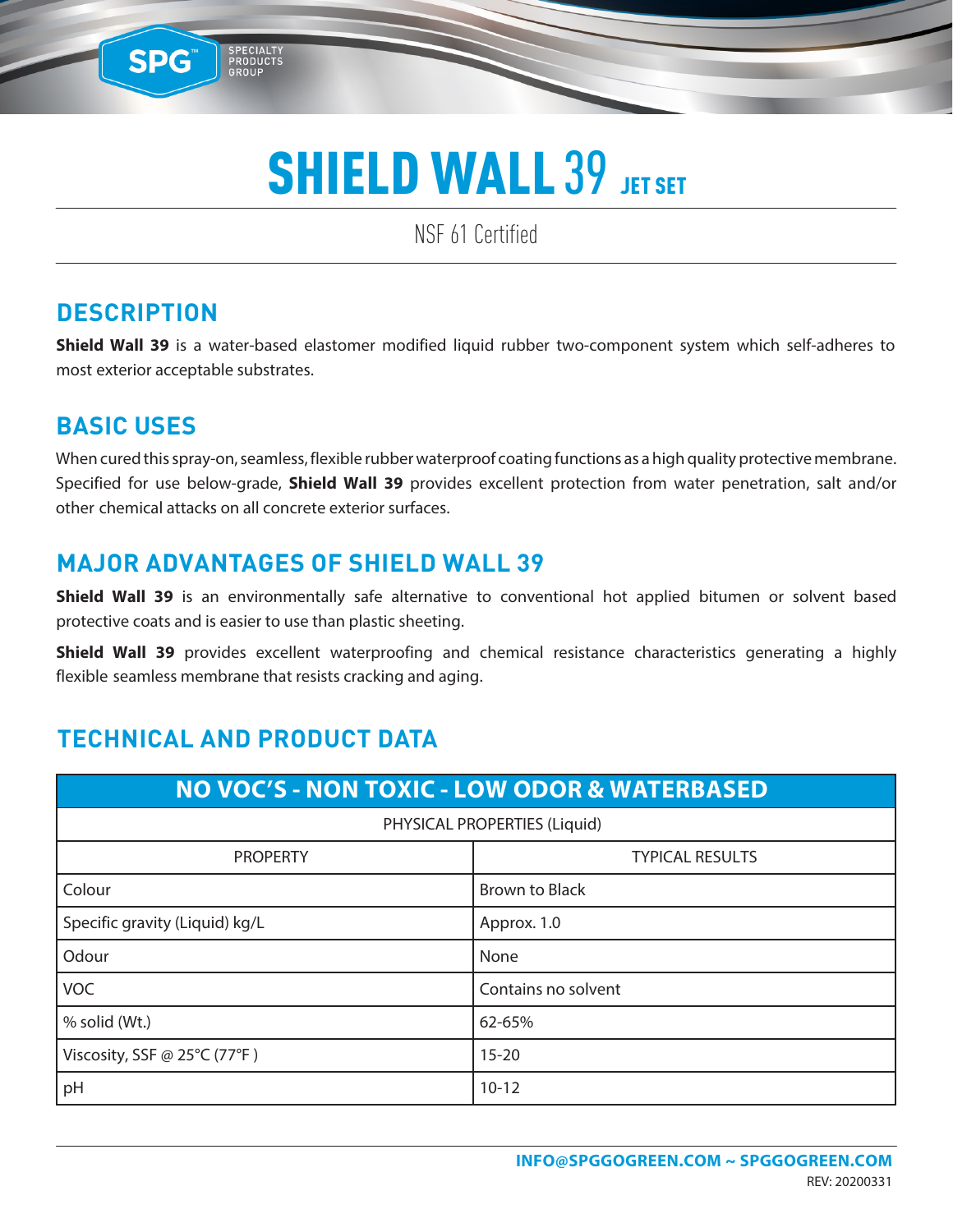NSF 61 Certified

### **CURED MEMBRANE**

SPG

SPECIALTY<br>PRODUCTS<br>GROUP

| <b>PROPERTY</b>                                                                   | <b>TYPICAL RESULTS</b>                                                                                             |  |  |  |
|-----------------------------------------------------------------------------------|--------------------------------------------------------------------------------------------------------------------|--|--|--|
| PERFORMANCE DATA (Cured membrane)                                                 |                                                                                                                    |  |  |  |
| Colour                                                                            | <b>Brown to Black</b>                                                                                              |  |  |  |
| Specific gravity. kg/L                                                            | Approximately 1.0                                                                                                  |  |  |  |
| <b>Chemical resistance</b>                                                        | Resists to most inorganic solution. Not recommended for<br>petroleum products. See chemical chart for further data |  |  |  |
| Biological resistance ASTM E 154, AATM D 412                                      | Passed (>90% original value)                                                                                       |  |  |  |
| Impact resistance CSB 37-GP-56 @ 23°C, in lbs<br>Water tightness after impact     | Passed (168)<br>Passed (no leakage)                                                                                |  |  |  |
| Tensile strength ASTM D 412, psi                                                  | 90                                                                                                                 |  |  |  |
| Elongation                                                                        | 850                                                                                                                |  |  |  |
| Adhesion to Concrete resistance, ASTM C<br>907 (amended to tensile adhesion), psi | 111                                                                                                                |  |  |  |
| Puncture resistance CGSB 37-GP-56, 24 HRS @ 29<br>$N, -5^{\circ}C$                | Passed (No perforation)                                                                                            |  |  |  |
| Accelerated resistance, ASTM G 155<br>D 412 Tensile strength                      | Passed (No deterioration of film)<br>Passed (>90% original Value)                                                  |  |  |  |
| Hardness, Durometer Type 00                                                       | 85-87                                                                                                              |  |  |  |
| <b>Underwriters Laboratories</b>                                                  | Class A Fire Rating (Call for more details)                                                                        |  |  |  |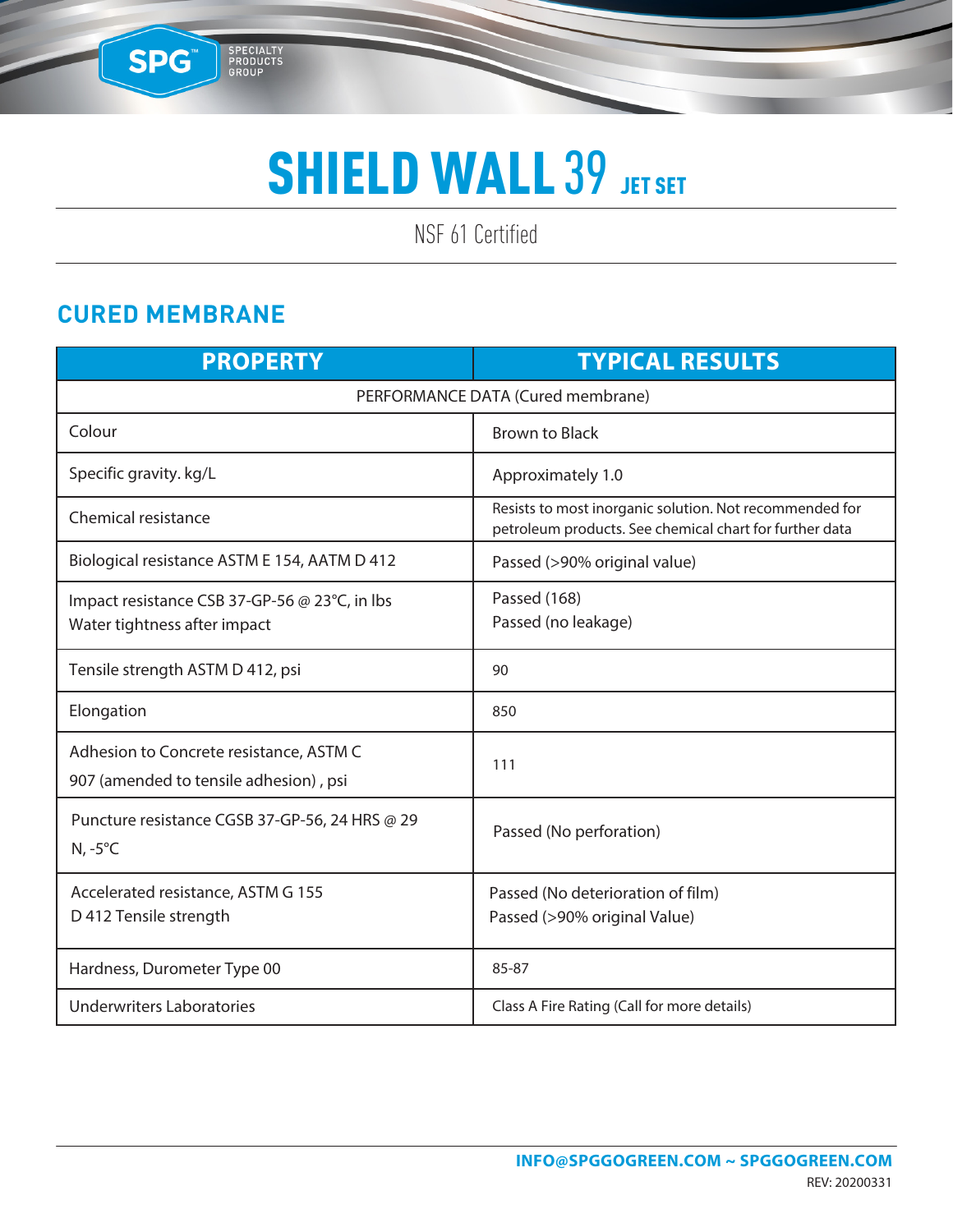NSF 61 Certified

### **TECHNICAL AND PRODUCT DATA**

SPECIALTY<br>PRODUCTS<br>GROUP

• Solvent: None. Water based

**SPG™** 

- Number of Components: 2
- Hazardous Vapors: None
- Packaging: 275 US gal totes, 55 US gal drums, 5 US gal pails

#### **APPLICATION INSTRUCTIONS**

**Shield Wall 39** is applied as a dual component system using a specially designed spray system. Both components if the system are water based and environmentally friendly. Applied at ambient temperature (above 15°C / 59°F)

**Shield Wall 39** sets almost instantly, 3 minutes, forming a seamless flexible membrane. Backfilling can commence in 24-48 hours.

For best results **Shield Wall 39** should be applied to a dry surface which is free of dirt, debris, oil, and or any bond breaker. The product sets up rapidly, 3 minutes, and can be backfilled after 24-48 hours.

**Shield Wall 39** is applied between 0.7 m/L (30 ft/US gal) to produce a 40-mil (1 mm) protective membrane to 0.175 m/L (7.5 ft/US gal) to produce a 160 mil (4 mm) membrane.

**Shield Wall 39** dries to the touch in three (3) minutes @20°C / 68°F and is completely cured in 48 hours. This curing time may vary depending on temperature and relative humidity.

Typically, an applicator crew can spray 6,000 ft<sup>2</sup> (560 m<sup>2</sup>) per day. Protection board of insulation may be applied to the membrane surface after initial set time of 20 minutes.

**Shield Wall 39** is non-tacky in one minute and cures within 48 hrs. A trained crew can apply 6000-7000 ft<sup>2</sup> (560-650 m<sup>2</sup>) per day. Protection Board or insulation may be applied to the membrane surface after an initial set time of 20 minutes.

| <b>COVERAGE</b>      |     |            |          |         |  |
|----------------------|-----|------------|----------|---------|--|
| <b>CURED MEMRANE</b> |     | COVERAGE   |          |         |  |
| mils                 | mm  | $Ft^2/gal$ | $ft^2/L$ | $m^2/L$ |  |
| 40                   | 1.0 | 26         | 6.87     | 0.63    |  |
| 80                   | 2.0 | 13         | 3.43     | 0.31    |  |
| 120                  | 3.0 | 8.6        | 2.29     | 0.21    |  |
| 160                  | 4.0 | 6.5        | 1.71     | 0.51    |  |

#### **DESCRIPTION**

Discard any frozen or separated, visually observable, product.